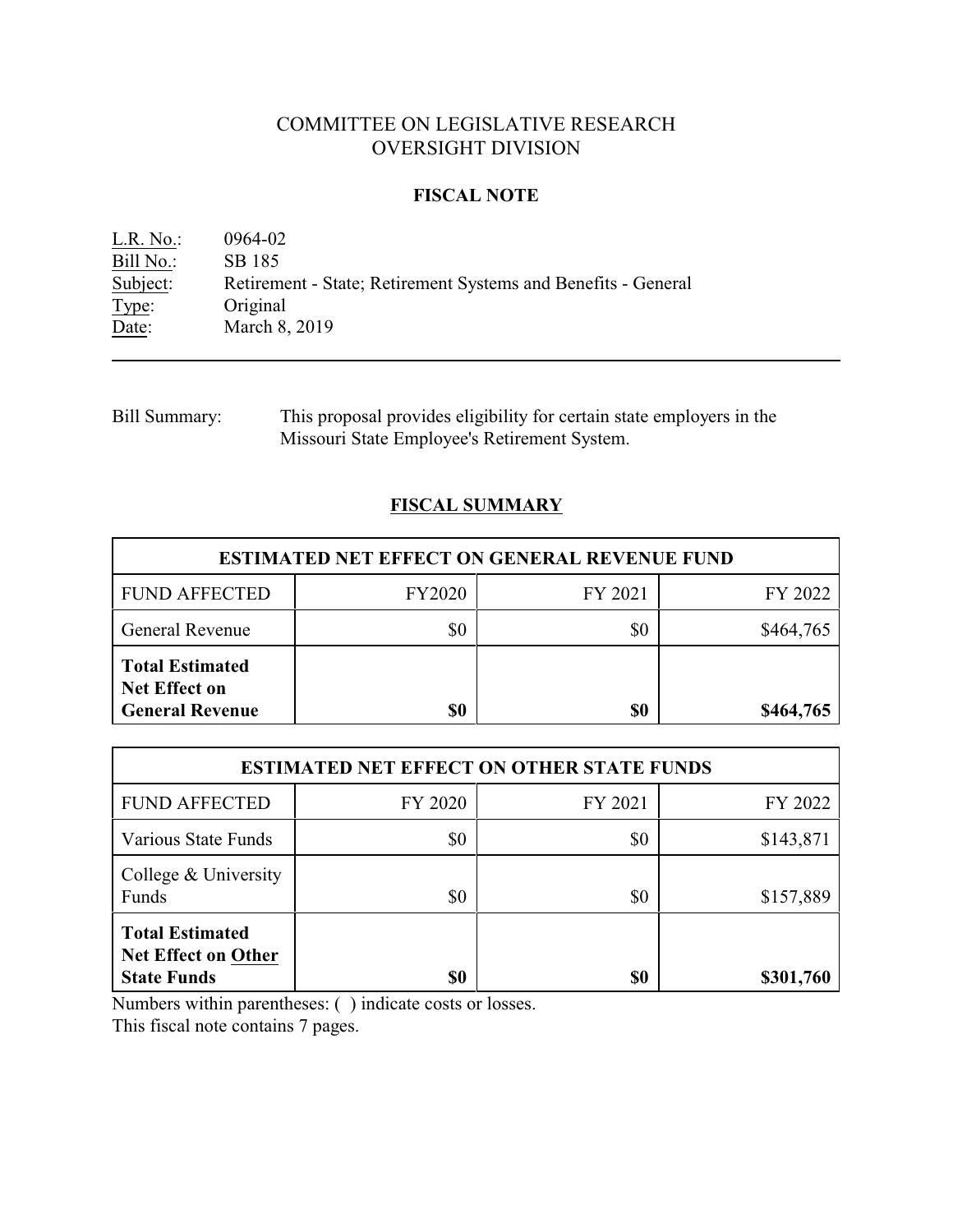L.R. No. 0964-02 Bill No. SB 185 Page 2 of 7 March 8, 2019

| <b>ESTIMATED NET EFFECT ON FEDERAL FUNDS</b>                        |         |         |           |  |  |
|---------------------------------------------------------------------|---------|---------|-----------|--|--|
| <b>FUND AFFECTED</b>                                                | FY 2020 | FY 2021 | FY 2022   |  |  |
| Various Federal<br>Funds                                            | \$0     | \$0     | \$173,271 |  |  |
| <b>Total Estimated</b><br>Net Effect on All<br><b>Federal Funds</b> | \$0     | \$0     | \$173,271 |  |  |

| <b>ESTIMATED NET EFFECT ON FULL TIME EQUIVALENT (FTE)</b>    |         |         |         |  |  |
|--------------------------------------------------------------|---------|---------|---------|--|--|
| <b>FUND AFFECTED</b>                                         | FY 2020 | FY 2021 | FY 2022 |  |  |
|                                                              |         |         |         |  |  |
|                                                              |         |         |         |  |  |
| <b>Total Estimated</b><br><b>Net Effect on</b><br><b>FTE</b> |         |         |         |  |  |

[9](file:///|//checkbox.wcm) Estimated Net Effect (expenditures or reduced revenues) expected to exceed \$100,000 in any of the three fiscal years after implementation of the act.

| <b>ESTIMATED NET EFFECT ON LOCAL FUNDS</b>            |     |     |     |  |  |
|-------------------------------------------------------|-----|-----|-----|--|--|
| FY 2020<br><b>FUND AFFECTED</b><br>FY 2021<br>FY 2022 |     |     |     |  |  |
| Local Government                                      | \$0 | \$0 | \$0 |  |  |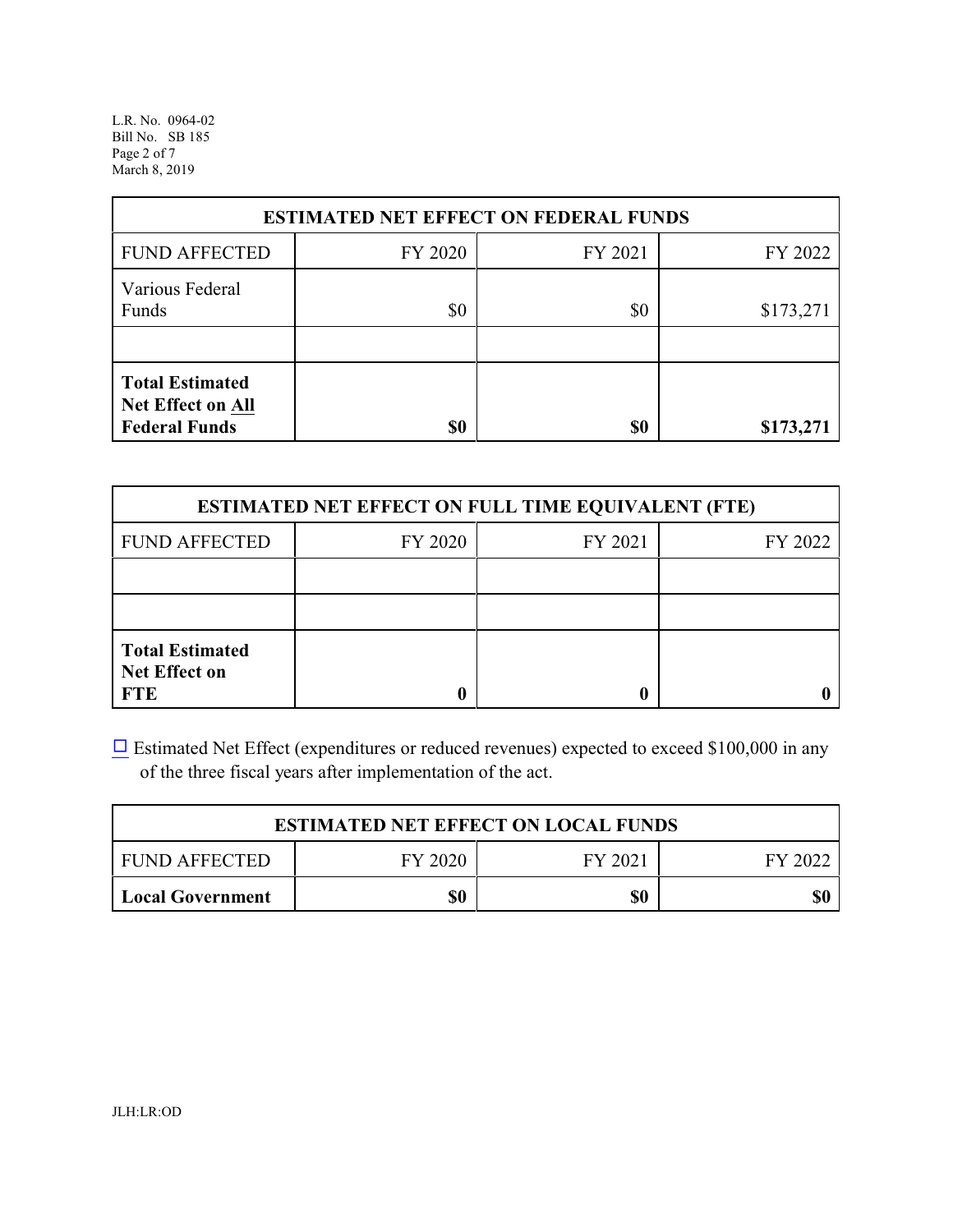L.R. No. 0964-02 Bill No. SB 185 Page 3 of 7 March 8, 2019

### **FISCAL ANALYSIS**

### ASSUMPTION

Officials from the **Missouri State Employees' Retirement System (MOSERS)** assume the proposal, if enacted, would allow for continued employer eligibility in the Missouri State Employees' Retirement System (MOSERS) for the Missouri Housing Development Commission (MHDC) and the Environmental Improvement and Energy Resources Authority (EIERA). It is important to note that in addition to these proposed provisions, both MHDC and EIERA would also need to receive state appropriations as criteria to participate in MOSERS.

#### Background:

Legislation passed in 2000 and 2001 require an employer that is a "body corporate or politic" to have express statutory language that provides eligibility for MOSERS coverage. In the course of review of an unrelated issue, MOSERS recently discovered in Chapters 215 and 260 covering MHDC and EIERA, respectively, that each was created as a "body corporate or politic," but no express statutory language provides for MOSERS coverage for these employers and their employees. MOSERS research yielded no evidence that the General Assembly specifically intended to exclude MHDC and EIERA as MOSERS-covered employers. In fact, based on subsequent legislative activity, it appears the General Assembly assumed MHDC and EIERA were so covered.

The MOSERS Board of Trustees held a special board meeting in 2018 relative to this topic and concluded that it has no alternative but to terminate participation by these employers and employees no later than August 31, 2019 unless curative legislation is passed by the General Assembly during the 2019 legislative session.

#### Fiscal Impact:

Both MHDC and EIERA were included in MOSERS' most recent annual actuarial valuation for year ended June 30, 2018. As such, the passage of this proposal would not have a fiscal impact on MOSERS. Without the passage of curative legislation, any unfunded actuarial accrued liabilities associated with these employers will be dispersed through the other MOSERS-covered employers.

The projected FY 2020 MOSERS employer contributions for Environmental Improvement and Energy Resources Authority (EIERA) are \$71,063 and the Missouri Housing Development Commission (MHDC) is \$1,328,840 for a total of \$1,399,903. Approximately 33% of this annual contribution (\$457,846) would pay the normal cost of buying one year of service for the active members. The additional 67% (\$942,057 - annually) would fund the payment on the Unfunded Actuarial Accrued Liability (UAAL). In the future, if there are no eligible employees at these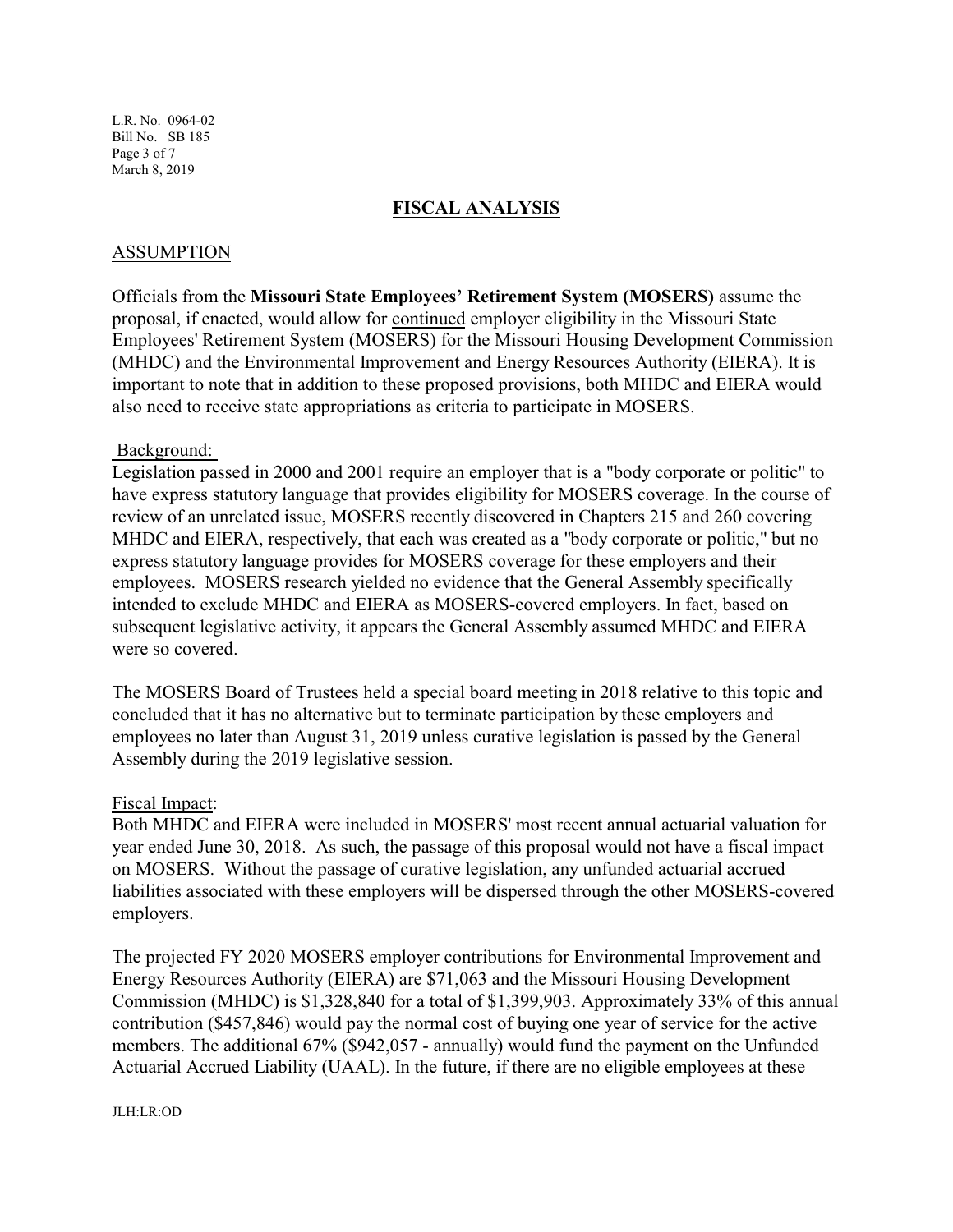L.R. No. 0964-02 Bill No. SB 185 Page 4 of 7 March 8, 2019

## ASSUMPTION (continued)

employers (EIERA & MHDC), the normal cost portion would be saved by these two employers and the UAAL portion would be spread to the other MOSERS-covered employers. Approximately 83% of the UAAL payment amount, if spread to other employers, would result in the State of Missouri, as the largest MOSERS-covered employer, being charged \$781,907. *These numbers are based upon projected payroll from FY 2018 figures and do not reflect changes in employee demographics, payroll, and plan experience that will occur over time.* 

Officials from **Joint Committee on Public Employees' Retirement (JCPER)** assume the proposal has no direct fiscal impact to JCPER. JCPER assumes such provisions would not create a "substantial proposed change" in future plan benefits as defined in Section 105.660(10).

Officials from **Department of Economic Development - Missouri Housing Development Commission (DED-MHDC)** and **Department of Natural Resources - Environmental Improvement and Energy Resources Authority (DNR-EIERA)** each assume the proposal will have no fiscal impact on their respective organizations.

**Oversight** assumes this proposal would allow MHDC and EIERA to continue participating and paying employer contributions into MOSERS. This would result in a savings to other state agencies that may otherwise be required to increase their employer contributions to cover the unfunded actuarial accrued liability (UAAL) portion no longer paid by MHDC and EIERA.

Oversight assumes this proposal would result in a savings to MHDC and EIERA; however; MHDC and EIERA are not considered state entities; therefore, Oversight will not reflect a fiscal impact to their organizations.

Based on the fund break out in TAFP CCS SCS HCS HB 2005, Oversight will split the \$781,907 in cost avoidance estimated by MOSERS as follows:

- 59.44% to General Revenue (\$781,907 x 59.44% = \$464,765)
- 22.16% to Federal Funds  $($781,907 \times 22.16\% = $173,271)$
- 18.40% Various State Funds  $(\$781,907 \times 18.40\% = \$143,871)$

In addition, Oversight notes MOSERS estimated 83% of the UAAL would be saved by the State of Missouri. Oversight assumes 16.76% would be saved by colleges and universities (16.76% x  $$942,057 = $157,889$ ).

Oversight notes the MOSERS board must terminate participation by these employers and employees no later than August 31, 2019 (FY 2020). Based on information from the MOSERS

JLH:LR:OD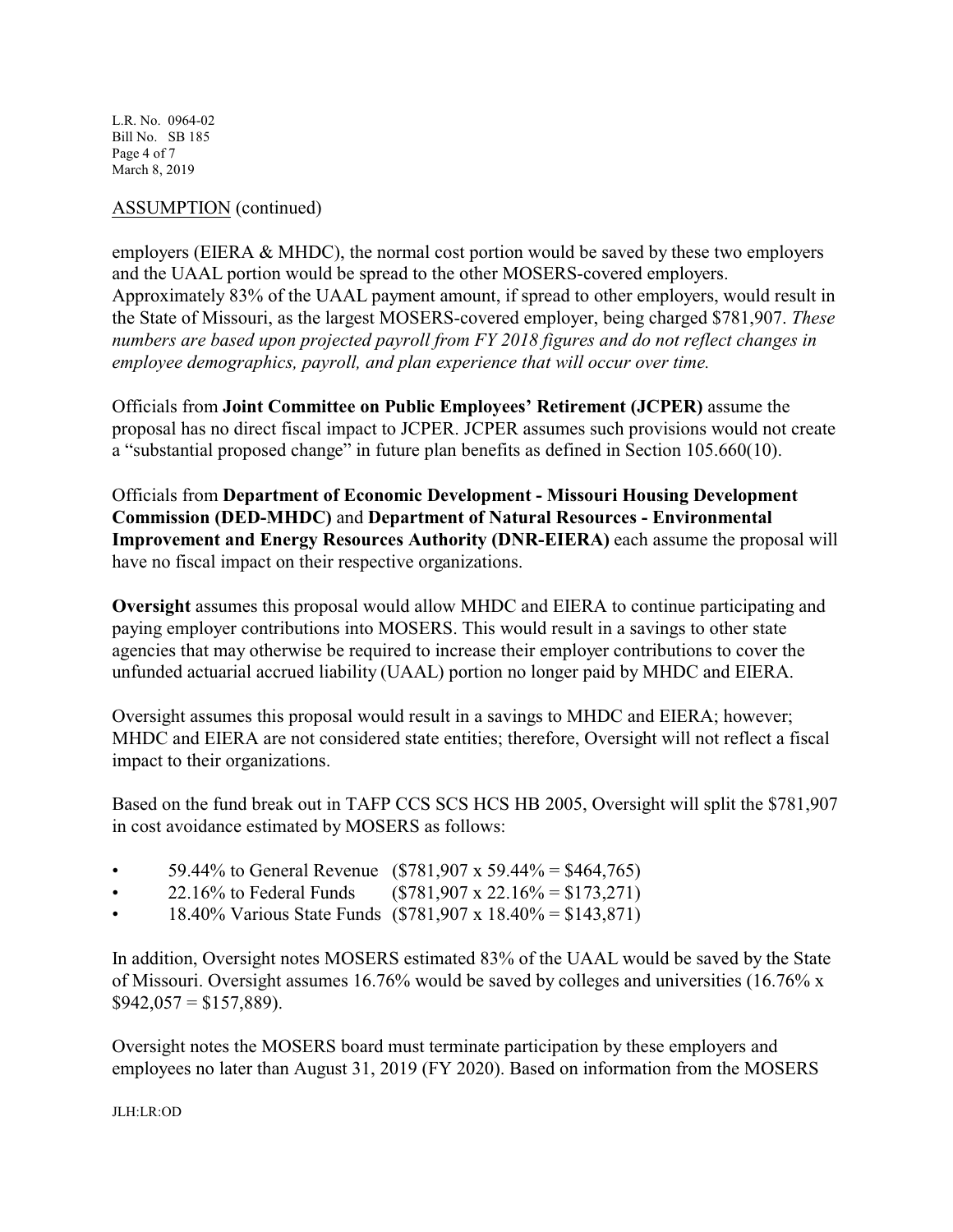L.R. No. 0964-02 Bill No. SB 185 Page 5 of 7 March 8, 2019

# ASSUMPTION (continued)

Actuarial Report, Oversight notes the actuarial valuation for FY 2021 would occur as of June 30, 2019, potentially before the termination of the employees and employers. Therefore, Oversight assumes EIERA and MHDC employees and employers would be included in the MOSERS employer contribution rate estimates for FY 2020 and FY 2021 and this proposal would not impact the affected funds until FY 2022 and for future fiscal years until the UAAL portion is paid off.

| FISCAL IMPACT - State Government                                         | FY 2020<br>$(10 \text{ Mo.})$ | FY 2021    | FY 2022   |
|--------------------------------------------------------------------------|-------------------------------|------------|-----------|
| <b>GENERAL REVENUE</b>                                                   |                               |            |           |
| Cost Avoidance - UAAL portion of the<br>employer contribution that would |                               |            |           |
| continue to be paid by EIERA & MHDC                                      | \$0                           | \$0        | \$464,765 |
| <b>ESTIMATED NET EFFECT ON</b><br><b>GENERAL REVENUE</b>                 | <u>\$0</u>                    | <u>\$0</u> | \$464,765 |
|                                                                          |                               |            |           |
| <b>VARIOUS STATE FUNDS</b>                                               |                               |            |           |
| Cost Avoidance - UAAL portion of the<br>employer contribution that would |                               |            |           |
| continue to be paid by EIERA & MHDC                                      | \$0                           | \$0        | \$143,871 |
| <b>ESTIMATED NET EFFECT ON</b>                                           |                               |            |           |
| <b>VARIOUS STATE FUNDS</b>                                               | <u>\$0</u>                    | <b>\$0</b> | \$143,871 |
| <b>COLLEGE &amp; UNIVERSITY FUNDS</b>                                    |                               |            |           |
| Cost Avoidance - UAAL portion of the<br>employer contribution that would |                               |            |           |
| continue to be paid by EIERA & MHDC                                      | \$0                           | \$0        | \$157,889 |
| <b>ESTIMATED NET EFFECT ON</b>                                           |                               |            |           |
| <b>COLLEGE &amp; UNIVERSITY FUNDS</b>                                    | \$0                           | \$0        | \$157,889 |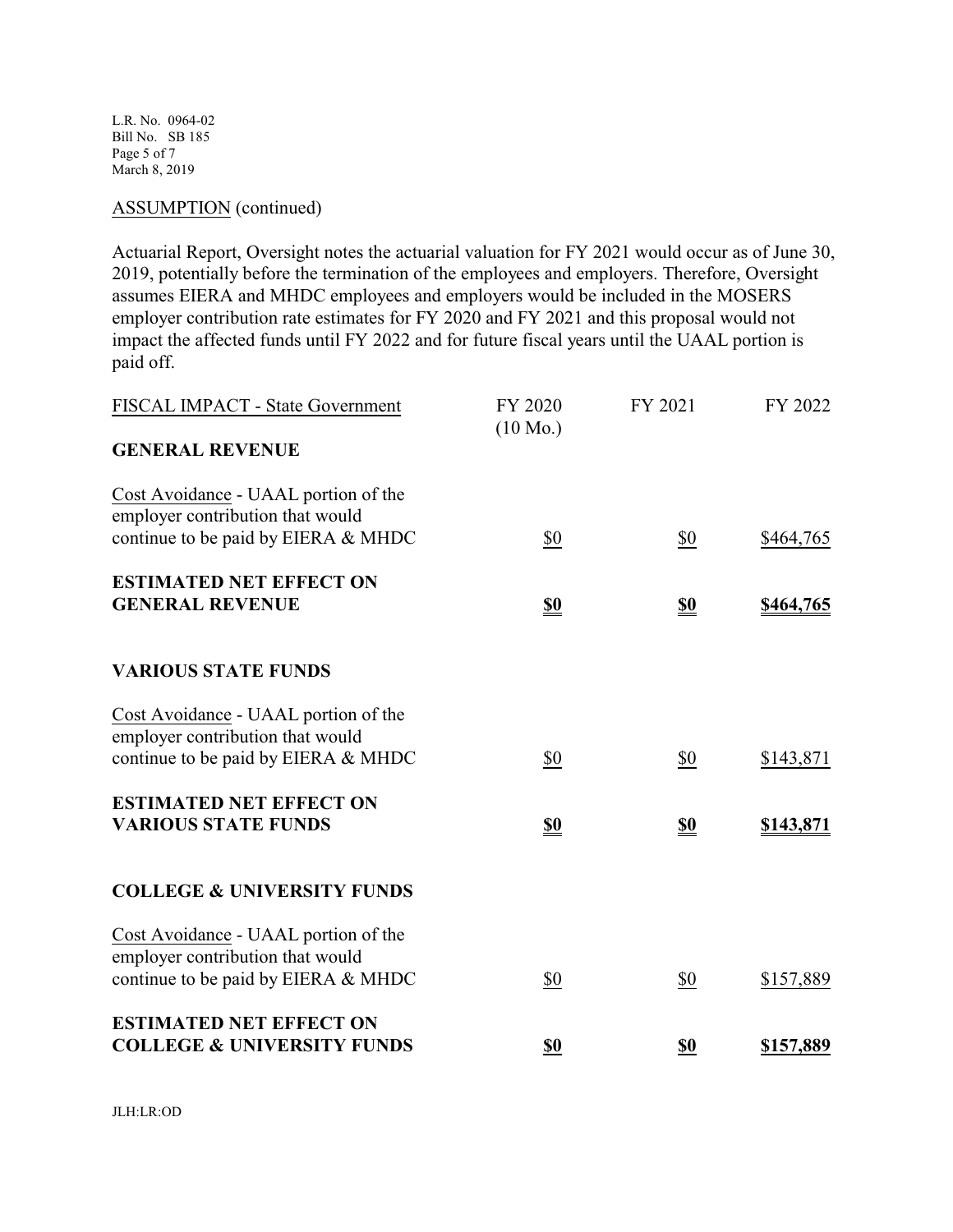L.R. No. 0964-02 Bill No. SB 185 Page 6 of 7 March 8, 2019

| FISCAL IMPACT - State Government<br>Continued                                                                   | FY 2020<br>$(10 \text{ Mo.})$ | FY 2021       | FY 2022          |
|-----------------------------------------------------------------------------------------------------------------|-------------------------------|---------------|------------------|
| <b>FEDERAL FUNDS</b>                                                                                            |                               |               |                  |
| Cost Avoidance - UAAL portion of the<br>employer contribution that would<br>continue to be paid by EIERA & MHDC | $\frac{$0}{}$                 | $\frac{$0}{}$ | \$173,271        |
| <b>ESTIMATED NET EFFECT ON</b><br><b>VARIOUS STATE FUNDS</b>                                                    | <u>\$0</u>                    | <u>\$0</u>    | <u>\$173,271</u> |
| FISCAL IMPACT - Local Government                                                                                | FY 2020<br>$(10 \text{ Mo.})$ | FY 2021       | FY 2022          |
|                                                                                                                 | <u>\$0</u>                    | <u>\$0</u>    | <u>so</u>        |

## FISCAL IMPACT - Small Business

No direct fiscal impact to small businesses would be expected as a result of this proposal.

## FISCAL DESCRIPTION

This bill makes all employees of the Missouri Housing Development Commission and of the Environmental Improvement Energy Resource Authority eligible for membership in the Missouri State Employees' Retirement System. This act provides eligibility for all employees of the Missouri Housing Development Commission and of the Environmental Improvement Energy Resource Authority for membership in the Missouri State Employees' Retirement System.

This legislation is not federally mandated, would not duplicate any other program and would not require additional capital improvements or rental space.